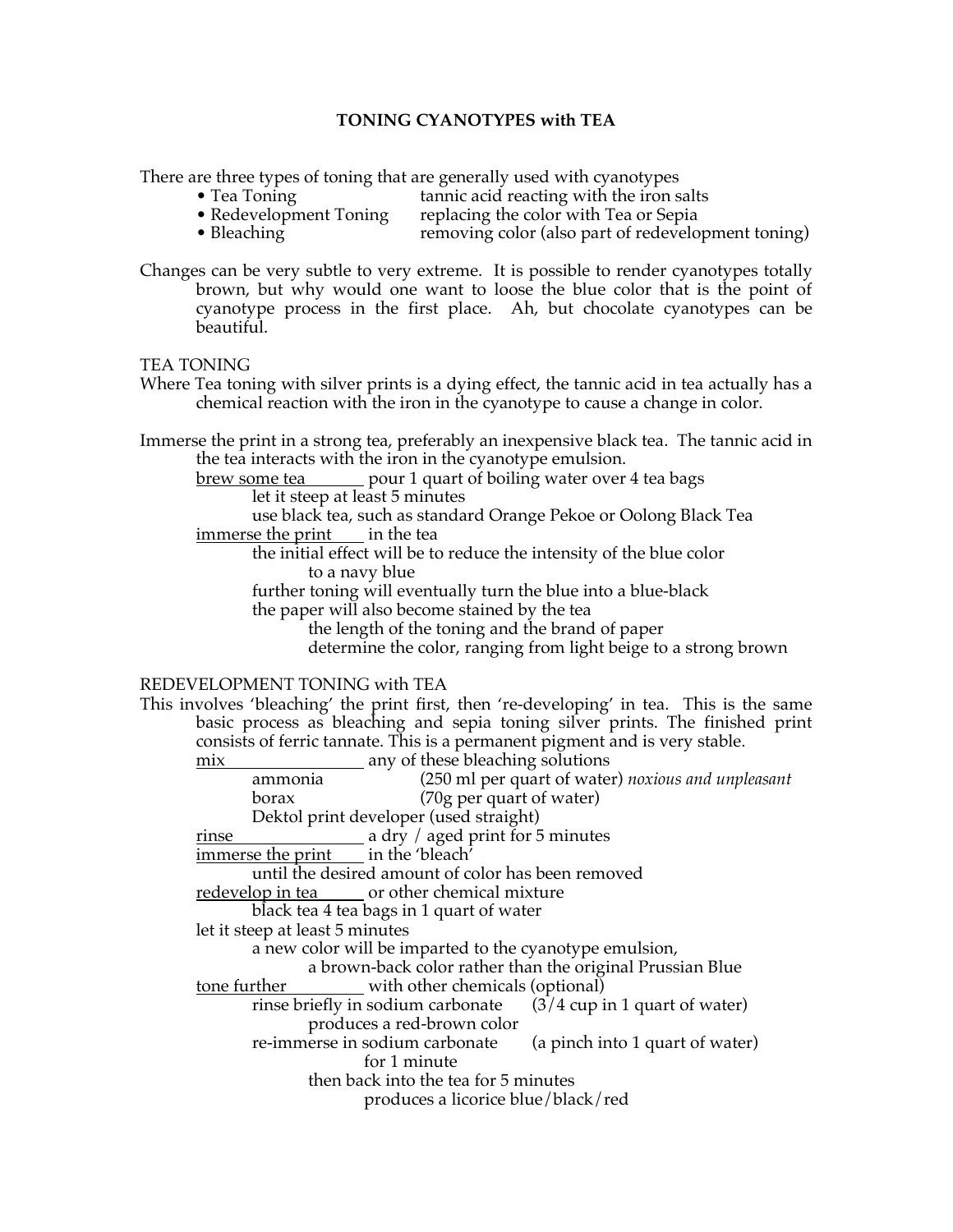## **TONING CYANOTYPES with TEA, cont'd.**

#### REVERSE REDEVELOPING with TEA

This involves 'toning' the print with tea first, then 'bleaching' the print. This might sound illogical, but a different chemical process takes place and produces different results.

| mix                                                |                                                           | any of these bleaching solutions                   |  |  |  |  |
|----------------------------------------------------|-----------------------------------------------------------|----------------------------------------------------|--|--|--|--|
|                                                    | ammonia                                                   | (250 ml per quart of water) noxious and unpleasant |  |  |  |  |
|                                                    | borax                                                     | (70g per quart of water)                           |  |  |  |  |
|                                                    | print developer (used straight)                           |                                                    |  |  |  |  |
| rinse                                              |                                                           | a dry / aged print for 5 minutes                   |  |  |  |  |
|                                                    | tone in tea or other chemical mixture                     |                                                    |  |  |  |  |
|                                                    | black tea 4 tea bags in 1 quart of water                  |                                                    |  |  |  |  |
|                                                    | let it steep at least 5 minutes                           |                                                    |  |  |  |  |
|                                                    | a new color will be imparted to the cyanotype emulsion,   |                                                    |  |  |  |  |
|                                                    | a brown-back color rather than the original Prussian Blue |                                                    |  |  |  |  |
|                                                    | with reddish highlights                                   |                                                    |  |  |  |  |
|                                                    | immerse the print ___ in the 'bleach'                     |                                                    |  |  |  |  |
| until the desired amount of color has been removed |                                                           |                                                    |  |  |  |  |

### REDEVELOPMENT TONING with SEPIA

The standard Sepia Toning process used for silver prints can be used for cyanotypes. Follow the usual directions. This can be done in the Darkroom. Standard photo chemicals can produce unwanted effects by contamination, so be very careful and do not mix your prints with any others. Notify other students what you are doing so they do not disturb your prints.

#### BLEACHING ONLY

Sometimes, just bleaching a print can produce a good result. This is a common practice with silver prints. It works better if the print is at least one stop darker than normal.<br>TSP cleaning solution (1 TBSP per quart of HOT water

TSP cleaning solution (1 TBSP per quart of HOT water) immerse the print for a few seconds to several minutes produces a yellow/blue to a very yellow print

| mix                                                  |                | hydrogen peroxide $(1 - 2$ TBSP to 1 quart of water) |
|------------------------------------------------------|----------------|------------------------------------------------------|
| immerse the print                                    | for 1 minute   |                                                      |
| rinse                                                | for 15 minutes |                                                      |
| mix                                                  |                | sodium carbonate (a pinch into 1 quart of water)     |
| immerse the print<br>for a few seconds to 30 seconds |                |                                                      |
| rinse                                                | for 15 minutes |                                                      |
|                                                      |                |                                                      |

produces a subtle yellow/blue split